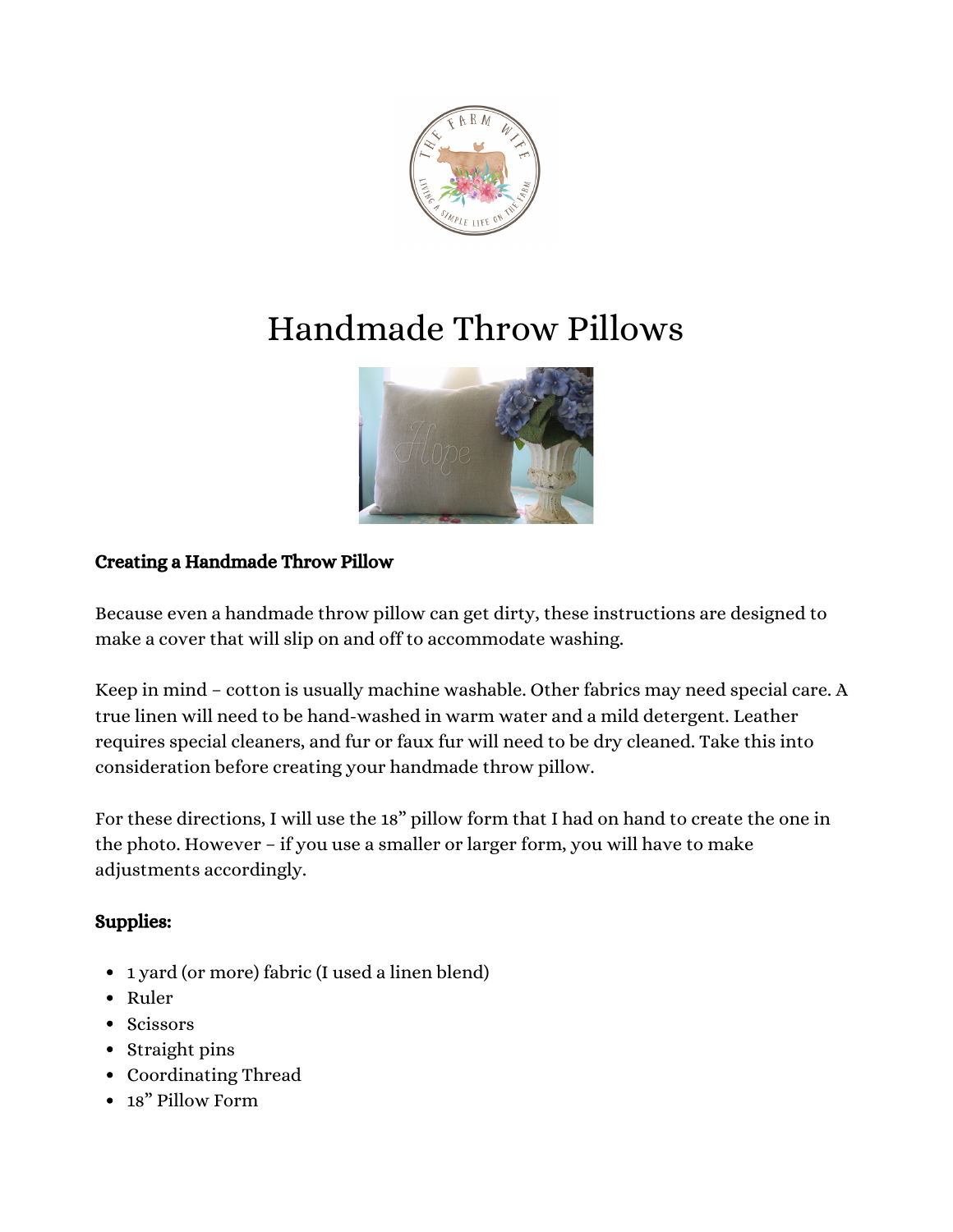## Optional Supplies

- Self-healing cutting mat
- Rotary Cutter
- Any embellishments you choose to use (embroidery supplies, ribbons, buttons, etc.)

### Directions:

Front: Cut one piece of fabric 19" x 19". At this time, add any embellishments you choose. Set aside.

Back: Cut two pieces of fabric 19" high x 12.5" in length. On one short side, fold your fabric in 1/2", and press. Fold over again 1/2" and press. Sew in place close to the edge. Repeat this process with the second piece of 19"x 12.5" fabric. Your finished pieces should be 19" x 11.5".

On your workspace, place your pillow front face up. Line the first back piece face down along the top, bottom and one side. Use a straight pin or two to hold in place. Repeat this process with the second pillow back, pinning to the opposite side of the pillow front.

These two pieces will overlap each other by roughly 2". Pin the front to the back securely to keep from slipping.

Sew a 1/2" seam around all four sides. Using the opening created by overlapping the back, turn your handmade throw pillow right side out.

Gently insert the pillow form. Using your hands, gently tug until the pillow form fits smoothly.

Note: If your pillow form is a bit bulky, you can easily adjust the length of the back panels to make sure the closure works properly. To make certain of this, lay your back panels across the pillow form, leaving your outside 1/2" seam allowance draping off the sides. Check to make sure the overlap allows for a smooth closure.